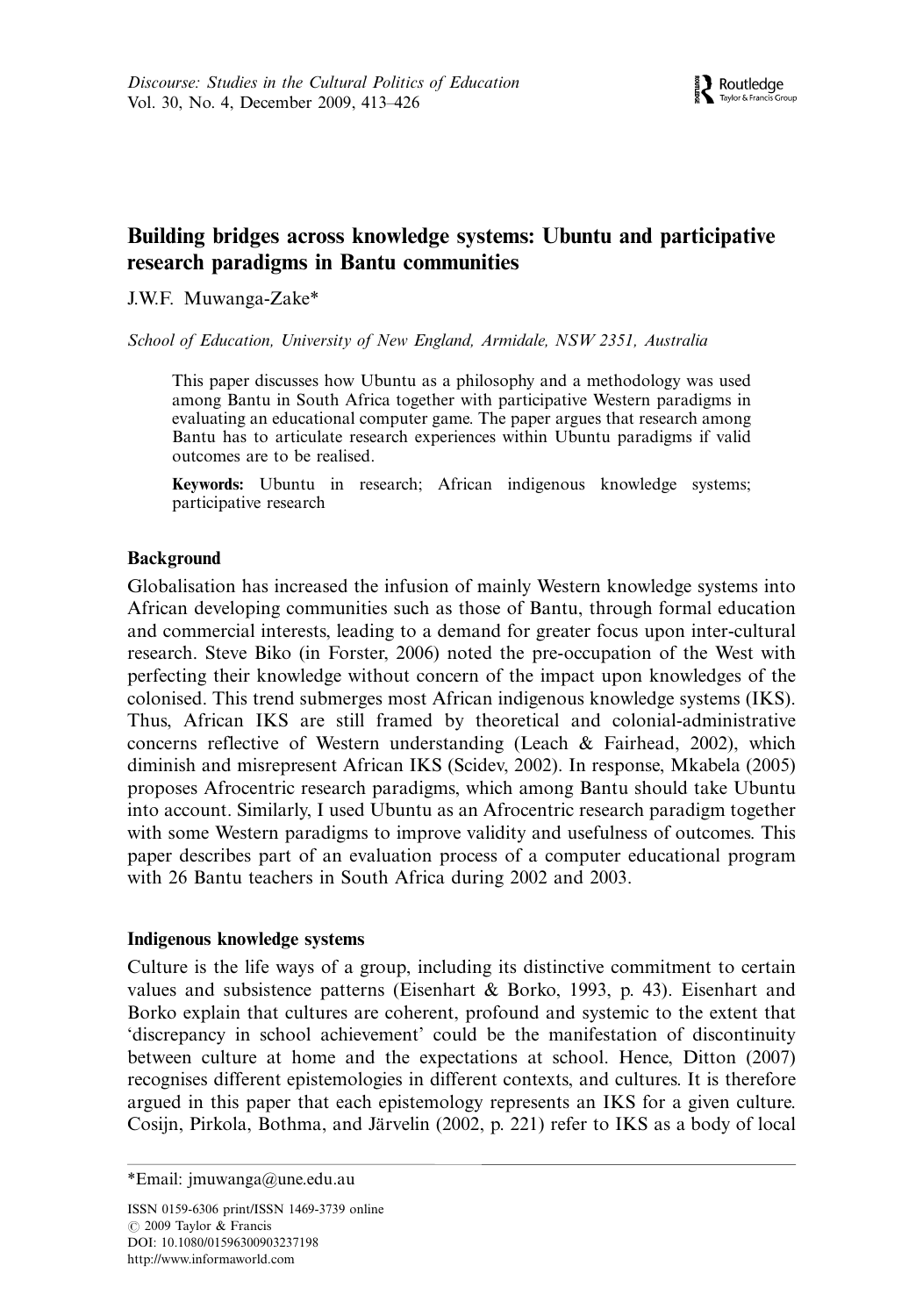knowledge and skills unique to a culture, often outside 'the formal education system that enables communities to survive'.

Much of African IKS remains tacit, sacred and embedded in practices, relationships and rituals (Bhola, 2002; Cosijn et al., 2002), often transferred orally between generations (Kawooya, 2006; Mbow, 1992). Lack of documentation, clear ownership, and development makes it easy to ignore African IKS in favour of Western knowledge systems. Ditton (2007) notes the mono-cultural predominance of Anglo-American-Australian educational approaches to serve the business and capital interests of these countries. An example is Western curricula in Bantu educational institutions that mainly grow Western knowledge systems, and not so much Bantu IKS. Indeed, a candidate must show how his/her research contributes towards established Western 'knowledge'.

Since validity has the power of truth and identifies acceptable research as well as accurate construction of knowledge (Gay, Mills, & Airasian, 2006; Lincoln & Denzin, 1994), these and other authors such as Pinkus (1996) and Ogunniyi (1996) recommend research paradigms that are compatible with contexts, and which include participants' perspectives and interpretations, instead of satisfying universal or global 'truths'. It is in that light that Mkabela (2005) notes the absurdity researching in Africa using external methodologies. However, this absurdity resonates with the rejection as worthless of African IKS, such as the traditional acquisition and oral transmission of knowledge (Kawooya, 2006; Mbow, 1992; Raseroka, 2005), with a mindset that anarchy would prevail if research were not controlled (Brenton & Largent, 2000). Yet, such externally imposed paradigms create 'social disharmony, unhappiness, blind obedience, inner deadness, injustices, epidemic substance and process addictions, economic exploitation, cynicism, as well as chronic stress' (Brenton & Largent, 2000), which detrimentally affect people's livelihoods (Scidev, 2002).

Formal educational systems and imported paradigms have re-defined and often socialised Africans such as Bantu out of their IKS to suit a more foreign-based albeit sometimes, false 'global view' of who they are. Fanon (1970) observes that education imposes inferiority complexes among Africans because they strive to feel equal to the Europeans, who assume superiority of knowledge and truth, and define lifestyles for Africans. This assumption is an extension to the insult in African school curricula that Europeans discovered Africa. Africans seem oblivious to Fanon's (1970) assertion that the Europeans have a fixed inferior view of Africans and of Bhabha's (1994, p. 70) argument that the colonialists' discourse portrayed the colonised as degenerate races. Prior (2006, p. 163) summarises the assumed racial inferiority in noting that, 'specimens and remains of Indigenous colonised people are objects of scientific interest in European museums and laboratories, with little regard for their cultural significance'. 'The colonial mentality persists among elite Africans' (Kawooya, 2006, p. 2) causing an addiction to Western paradigms that present to Africans ready-made approaches, theoretical assumptions, ontologies, and epistemologies these are assumed to be ideologically and politically correct (Robbotom & Hart, 1993). Afer all, Western paradigms offer employment, and according to Brenton and Largent (2000), a paradigm could be perpetuated through employment. Every professional job requires a certificate, issued by the same paradigm. Therefore, the research discourse that supplies certifiable knowledge required for employment has to be instrumentalist and imposed; the research process and data are validated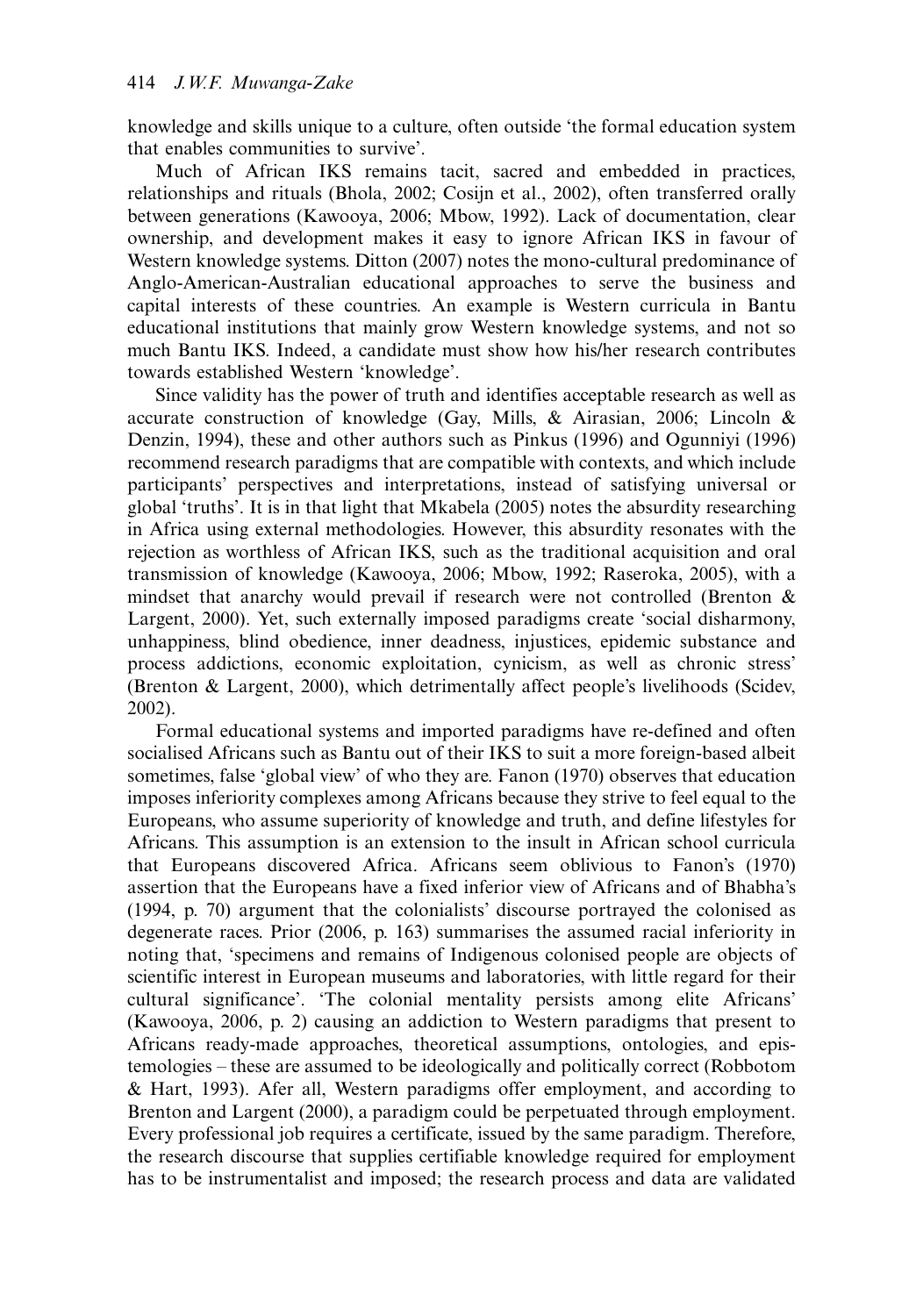and interpreted for the candidate and the researched (Robbotom & Hart, 1993), African academic systems perpetuate Western paradigms, and fail researchers who align themselves with African methodologies. According to Brenton and Largent (2000), such academia ignore or suppress knowledge of anomalies. This positivist stance and demand for objectively proven findings along Western paradigms rarely augurs well with the socially oriented and qualitative nature of African cultures such as Ubuntu. Lather (1991, p. 10) reports on similar covert positivism in some research paradigms when the researcher acts as 'the great interpreter' with an assumed ability to understand, interpret and adjudicate what goes on during the research, for the sake of scientific objectivism; indeed the researcher pretends that data are independent of the academic and political spheres of power relationships between the researcher and the researched. This approach distances the researcher from the researched, who often has to adopt the researcher's interpretations.

Thus, an academic African is assimilated into Western intellectual bondage without concern of growing African IKS that, Raseroka (2005, p. 6) asserts:

African communities generally have a diminished appreciation of IKS. Imperialism successfully implanted the perception that IKS is worthless or shameful because it did not fit into the colonial education system, its scientific notions and/or the missionary worldview. (E.g. perception of all traditional healing practices as witch craft resulting in some cases to criminalization of the practice of this form of healing; the demonisation of belief in the ancestral spirit world.)

Consequently, Bantu have rarely, if at all, initiated qualifications on foundations of Bantu IKS (BIKS), and research among Bantu has often yielded naught contribution to their development. Indeed, the 'educated' African is often an accomplice in perpetuating foreign paradigms and in the genocide of African IKS.

## A need to transform research among Bantu

Prior (2006) notes that indigenous cultural values have little influence in shaping research agendas or methods of inquiry in Australia and advises changing this through knowledge and understanding of the sociocultural context in which research is conducted. The change requires the adoption of Foucault's advice (e.g., in Mphahlele, 1996) against a subversive genealogy, which, according to Denzin (in Lincoln & Denzin, 1994, p. 579), 'refuses to accept those "systems of discourse (economic, political, scientific narrative)'' that ignore who we are collectively and individually'. Additionally, Fish (in Lincoln & Denzin, 1994) advises for unique standards or versions of proofs of truth or validity in distinctively different interpretive communities, while Brenton and Largent (2000) propose a change in our view of reality and in the way we think and value the world. The challenge among Bantu is that their paradigms are yet to be 'internationally recognised', such that the decision of who is 'educated', as well as what is to be accepted as valid and useful research and knowledge, is still held outside Bantu IKS.

However, there is evidence of international resistance against non-participation research among Indigenous populations in the form of 'sanitised' information or biased data, with undercurrents of a 'give them what they want' mentality (Prior, 2006). Similarly, 'African scholarship is becoming more commonly accepted and sought after in the academy' (Forster, 2006, p. 1): Africans have started the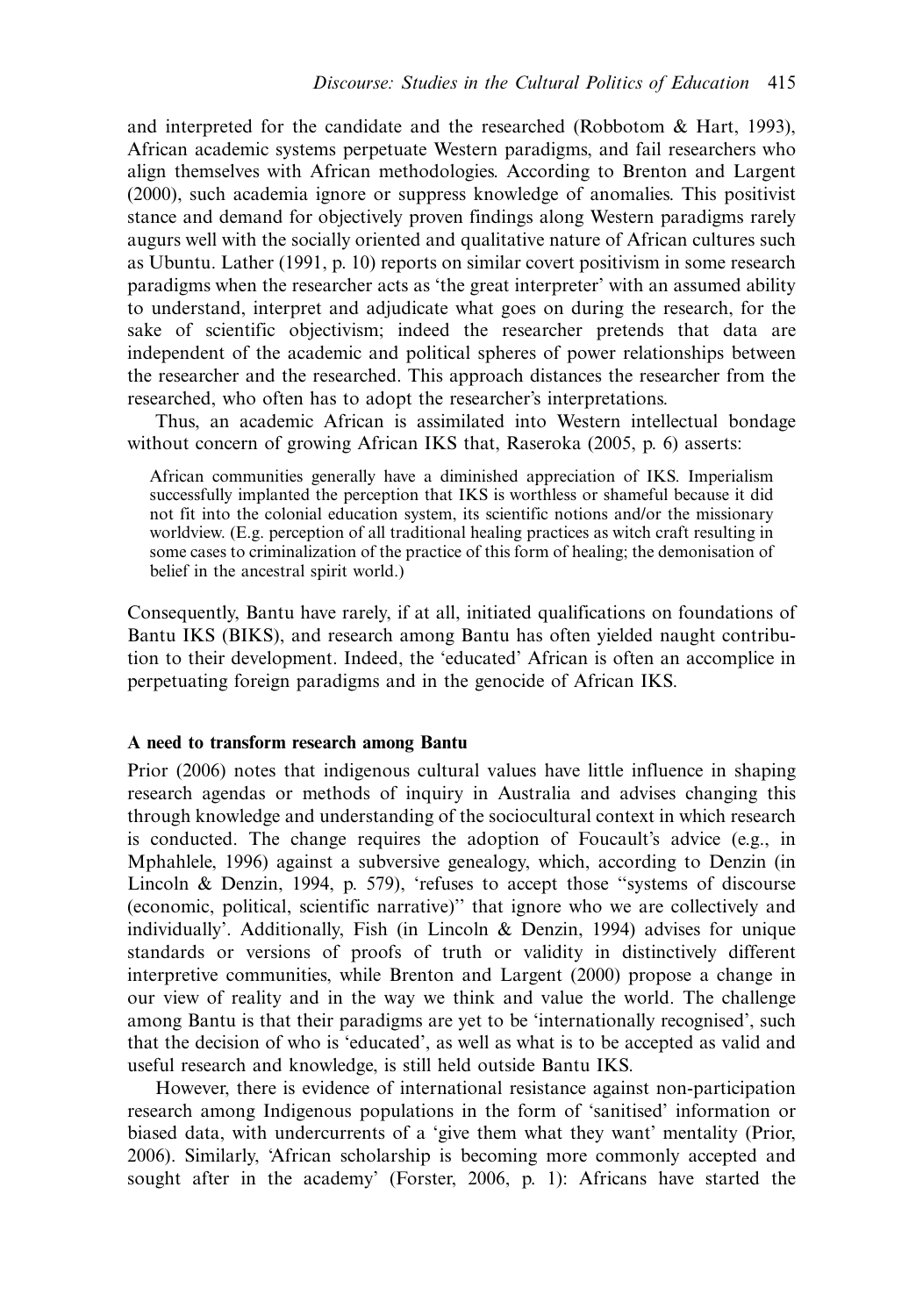transformation in research, considering developments like the Indilinga; a journal of IKS hosted by the Human Sciences Research Council of South Africa.

Du Plessis and Raza (2004, p. 3) believe that the transformation in research would 'provide the necessary intellectual tools for expressing and exploring the insights of traditional African thinking in a systematic way'. Furthermore, research among Bantu should include curbing imported ideas and encouraging local initiatives to create academic independence (Ogunniyi, 1996). For example, quoting Asante's works, Mkabela (2005, p. 179) presents a case for 'Afrocentricity' as an essential core in research by which culture would be considered.

A need to transform research among Bantu is motivated by a need to improve validity of the process and findings from research. Among the various kinds of validity, Ubuntu can be used to improve:

- $\bullet$  Technical validity fit between research questions, data collection procedures, and analysis techniques, and the effective application of specific data collection and analysis techniques (Eisenhart & Howe, 1992; Heron, 1996; Hitchcock & Hughes, 1995) by using the vernacular.
- Psychosocial validity  $-$  the practice, both in the way it is done and in its outcomes (Heron, 1996) by removing Western distortions, restrictions and rigid norms and values through the adoption of social norms such as Ubuntu.
- $\bullet$  Value validity the evaluation process contributes to valuable personal and social transformation according to the inquirers' and participants' views (Heron, 1996; Le Compte, Preissle, with Tesch, 1993) by incorporating into the evaluation Bantu participants' values and discourses (Ubuntu).
- Fairness obtaining balanced representations of the multiple realities in a situation (Le Compte et al., 1993) by incorporating Bantu values.

These validities improve interpretive validity; the understanding participants have of research processes and findings (Gay et al., 2006).

## Ubuntu

Ubuntu is a Bantu characteristic of relationships and Bantu means people (Ki-Zerbo, 1989, p. 114). Bantu cover almost a third of sub-Saharan Africa and speak over 400 Bantu languages (Lwango-Lunyiigo & Vansina, 1992, p. 75), in South Cameroon, south-eastern region of Nigeria, Gabon, Equatorial Guinea, Republic of Congo, Democratic Republic of Congo, Rwanda, Burundi, Uganda, Kenya, southern Somalia, Tanzania, Angola, Zambia, Malawi, Mozambique, Zimbabwe, Namibia, Botswana, and South Africa (Ki-Zerbo, 1889, p. 114). Lwango-Lunyiigo and Vansina (1992, p. 75) explain that all Bantu languages have the root 'ntu', with the prefix 'ba', which denotes plurality (like in Bantu), while the prefix 'mu' refers to an individual person (like in Muntu in Luganda or Umuntu in isiZulu). 'Ubuntu is found in diverse forms in many societies throughout Africa' (Murithi, 2006, p. 28). However, the term Ubuntu as used in this paper is a Xhosa and Zulu reference to the social conduct of a Muntu. Other Bantu languages such as Luganda (by Baganda in Uganda) would translate Ubuntu as Obuntu bulamu. That is, different Bantu languages would have different terms of Ubuntu.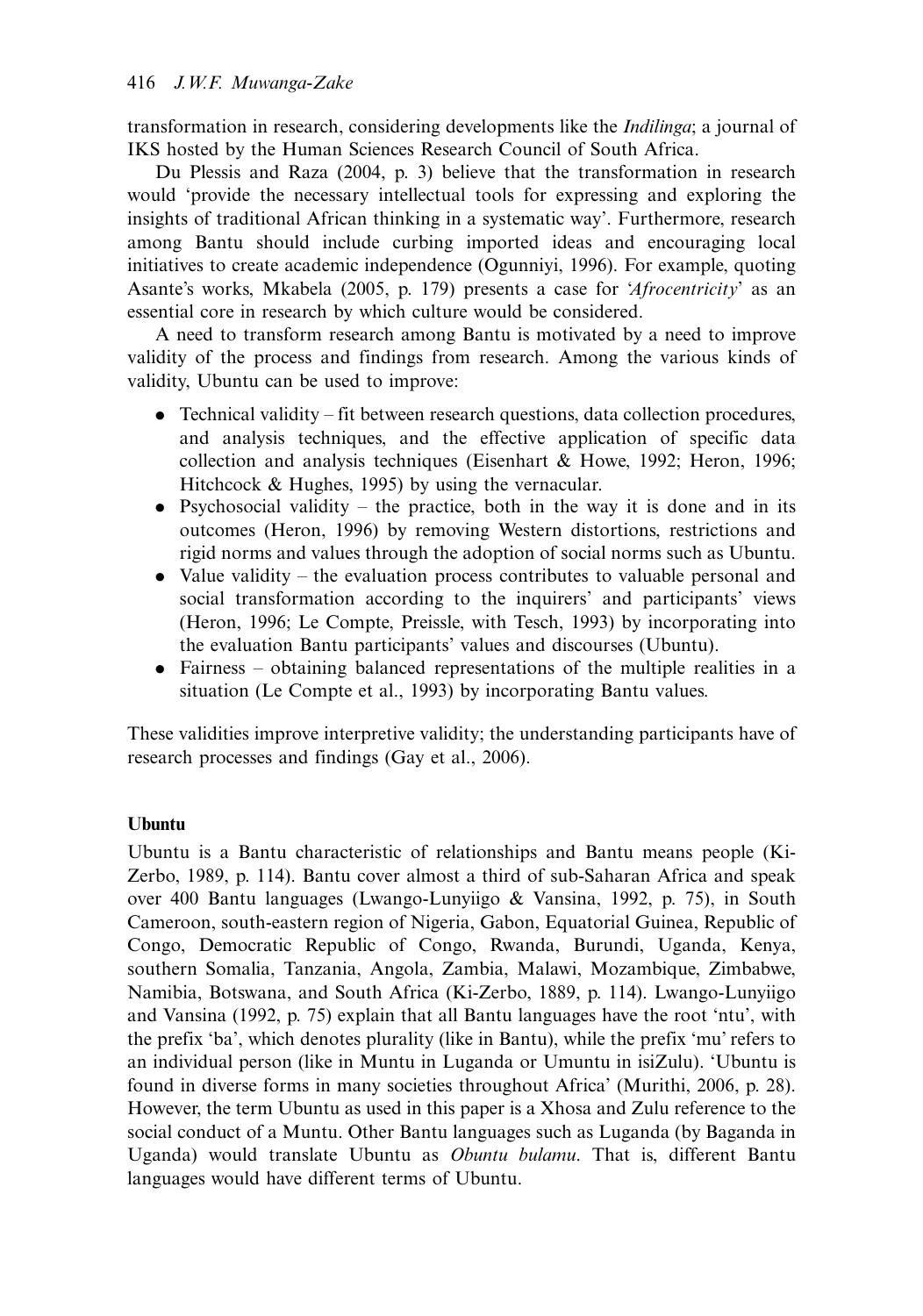' ...''ubu'' refers to the abstract, whereas ''-ntu'' is a reference to the ancestor who spawned human society and gave human beings their way of life' (Forster, 2006, p. 4)

Ubuntu is a communal way of life which deems that society must be run for the sake of all, requiring co-operation as well as sharing and charity (Broodryk, 2006). Therefore, Ubuntu is the quality of being human (Murithi, 2006, p. 8). Additionally, Ubuntu involves caring, sharing, respect, compassion and ensures a happy and qualitative human community life in the spirit of family (Broodryk, 2006, p. 13). Mtuze (1999, p. 84) gives the fundamentals of Ubuntu thus:

In this kind of existence, one person's personhood and identity is fulfilled and complemented by the other person's personhood. Each person is because the other person is. Each person exists because the other person exists.

In that existence, Louw (2004) suggests Ubuntu defines the individual in terms of rules of conduct or social ethics in relation with others. For example, Bantu are welcoming, hospitable, warm and generous, and are willing to share (attributes that one could argue contributed to the colonisation of Bantu). Bantu are available to others, willing to affirm others, and are able to do well to others because of the assurance that they belong to a community.

Hence, Ubuntu is about amicable personal relationships, accentuates the importance of agreement, and has, according to Mkabela (2005), a capacity for the pursuit of consensus and reconciliation. Bantu democracy relies on extensive discussions that provide a platform to every person until some solidarity is reached. It is during such discussions that each Muntu exposes him/herself to others, and during which differences are ironed out to a homogeneous agreement that is cognisant of norms and values of that community. Discussions confront plurality and interrogate truths or credibility (Louw, 2004). Louw explains further that 'Ubuntu respects the particularity of the other', and therefore links up closely to its respect for individuality, that is not Cartesian. According to Louw, the shortcomings of Cartesian models, especially the modernistic, individuals is that they exist prior to, or separately and independently from the rest of the community or society such that the 'rest of society is an added extra to a pre-existent and self-sufficient being'. Cartesian individualism is solitary, sometimes against communal interests. Collective Cartesian individuals often translate into competitiveness; this is Western democracy and capitalism.

In contrast to the absolutist Cartesian individual, while there are individual decisions and capital ownership, competition would not be severe in Ubuntu because Ubuntu defines the individual in terms of relationships with others. The Bantu discourages a Muntu to take precedence over the community. The 'individual' Muntu flourishes but assists, and interacts with, others. Hence, a Muntu signifies a plurality of personalities in a community.

### Ubuntu as a research paradigm

Tutu (2004) identifies Ubuntu-based research with participative research paradigms in stating that 'we are bound with others  $\dots$  in Ubuntu' (my emphasis). Broodryk (2006, p. 6) supports Tutu's view: 'the emphasis is on togetherness ... as a cooperative and community we are heading for the same end result ... we can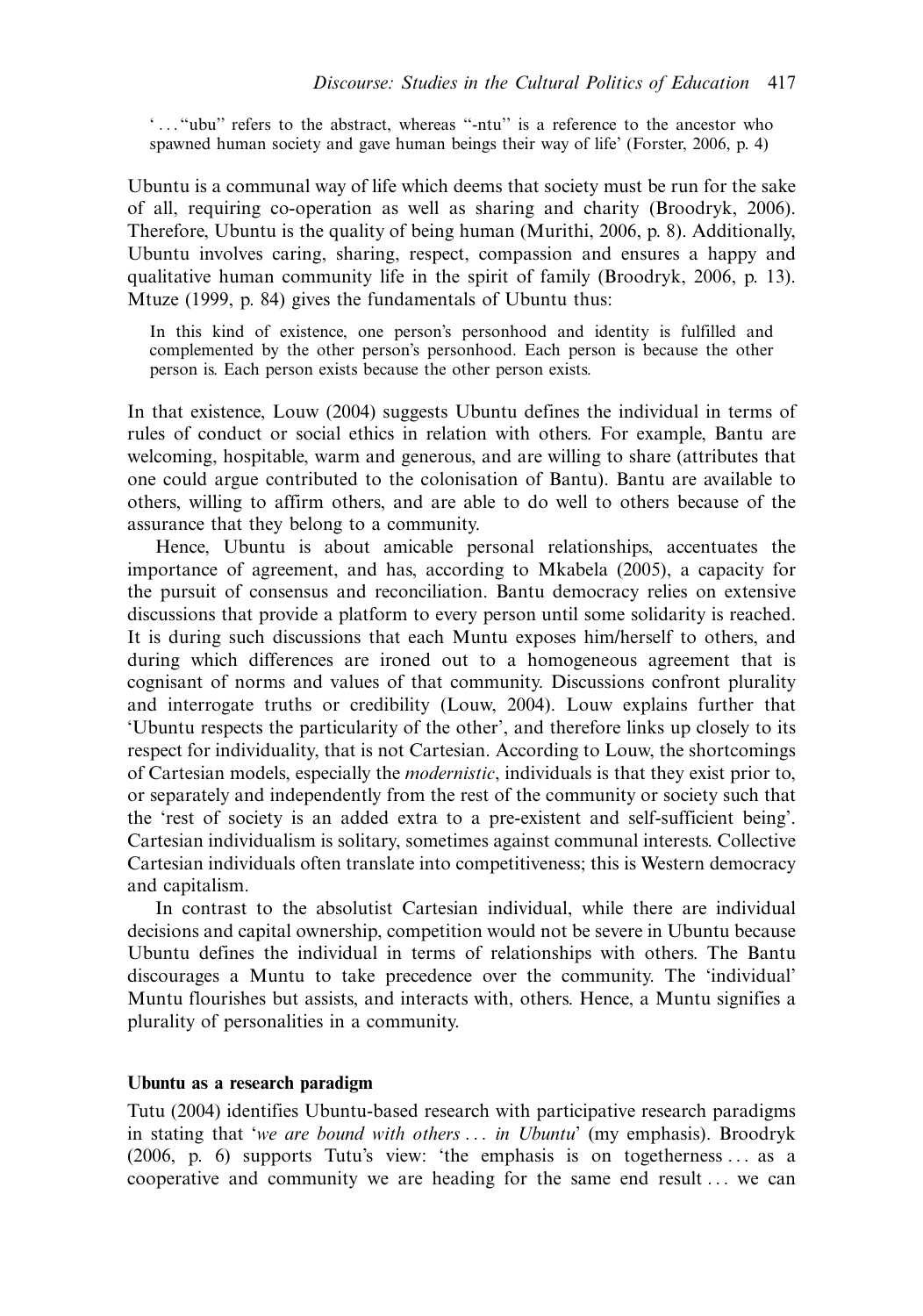share what we have, our thoughts included'. Thus, Ubuntu *inter alia* implies empowering participants in research (i.e., as social responsibility), and emphasises unity or consensus in decision-making, and the processes that lead to decisions. Essentially, Ubuntu as a research philosophy gives the research process a human face, as opposed to some top-down imposed research processes, and advocates collaboration with the participants and community humanely, with respect to their spirituality, values, needs, norms, and mores. Therefore, Ubuntu ameliorates tensions in research discourse and brings the researcher to the level of the participants. Greet Bantu, sit with them, understand their needs, and if possible eat with them. In short become a Muntu for full co-operation of Bantu in research.

#### How I used Ubuntu and some aspects of Western participative paradigms

On the one hand, Ubuntu formed the ground for entry into local schools: Ubuntu considered the teachers' social fabric, local context, priorities, and culture (Evans & Powell, 2007; Wells & Wells, 2007). On the other hand, Western-based research paradigms were necessary, since the computer programs have been designed along Western-based epistemology, bearing in mind that no universal truths in ICT applications in education exist (Pedro, Enrique, Ernesto & Lucio, 2004): technology is not value neutral, but has inbuilt assumptions and ideologies, which influence use (Jefferies, Carsten-Stahl, & McRobb, 2007).

According to Prior (2006, p. 165), 'decolonising research decentres the focus from the aims of the researcher to the agenda of the people, and advocates a research relationship that engages the subjects'. Prior adds that the cultural values of the Indigenous people have to be embedded in the research design. Heeding Lincoln and Denzin's (1994), Pinkus' (1996), and Mammo's (1999) call for inclusion of community values, together with participants, I combined the Indigenous local discourse which is Ubuntu, with the internationally renowned evaluation paradigms into unique and suitable processes for the participants and the ICT application; these emergent processes simultaneously authenticated and validated the evaluation. The involvement of teachers in planning and executing the evaluation injected Ubuntu into the process.

This participatory approach engendered a working relationship (Mkabela, 2005) such that the teachers clearly and co-operatively stated their priorities in the evaluation process. For example, a computer program would be a priority if it contributed towards poverty alleviation. I had to show how the pedagogical use of the computer program would contribute towards learning, and eventually to job creation or employment. Evaluation skills of computer educational programs would prevent misuse or purchasing useless programs. Figure 1 summarises the evaluation processes. The considerations indicated in Figure 1 are described below.

## Qualitative evaluation

The evaluation was qualitative for two reasons: first, the teachers' actions could not be quantified (Myers, 2000; Savenye & Robinson, 2001), and second, because Ubuntu involved social transactions that were mostly qualitative: these include discourses such as the nature of greeting and quality of socialisation. The other philosophical genre included the developmental, post-modern, interpretative, and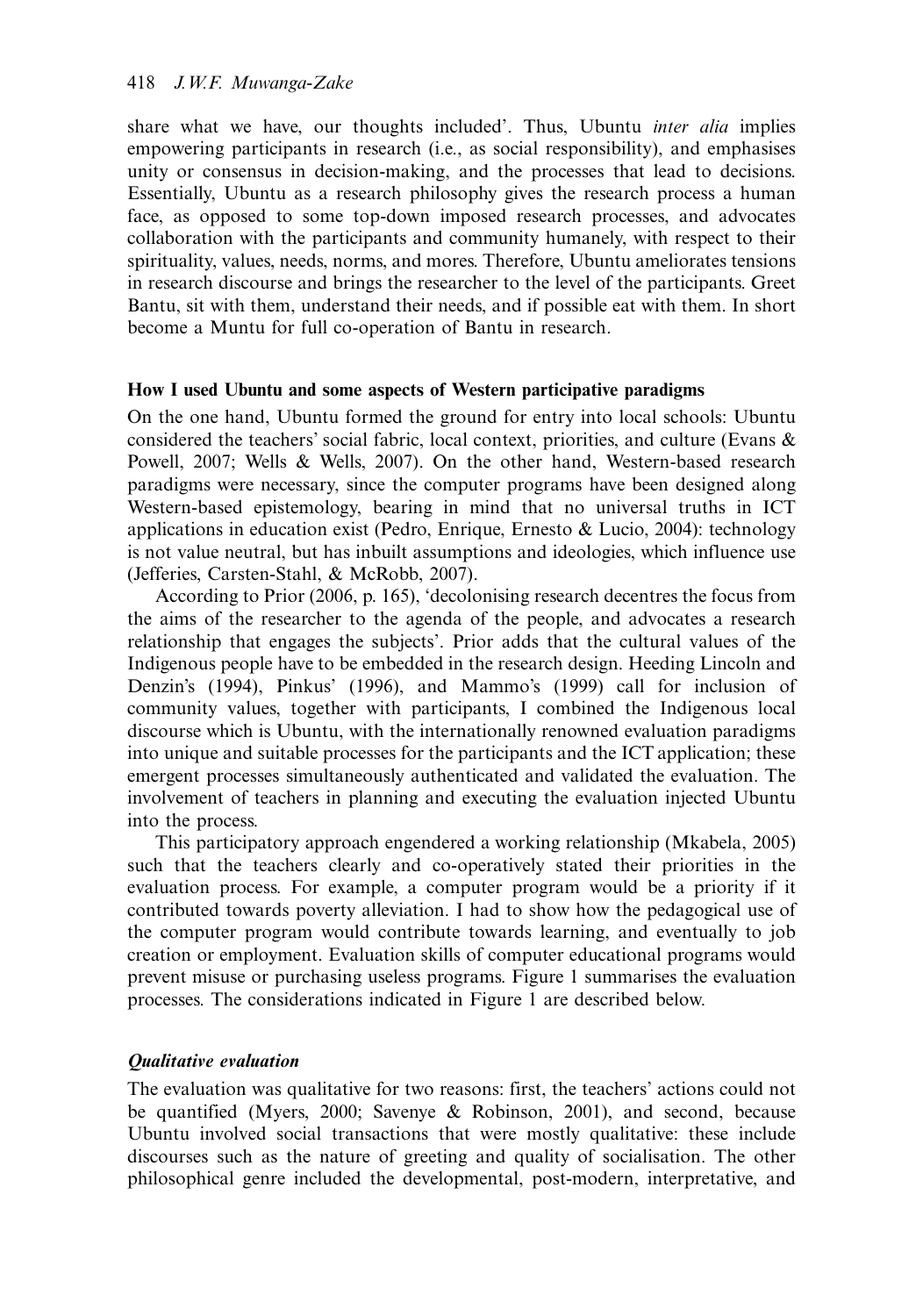| philosophies<br>choices of<br>research<br>Contexts<br>$\boldsymbol{\mathrm{guiding}}$ | <b>Considerations</b>                                                                                                                                                                                                                                                          | Philosophy                                                                                                                                                                                                                                                                                                                                                                              | <b>Methodology</b>                                                                                                                                                                                                                                                                                                                                                                                                                                                                                       | Methods                                                                                       | Data                                                                  | Data analysis                            |
|---------------------------------------------------------------------------------------|--------------------------------------------------------------------------------------------------------------------------------------------------------------------------------------------------------------------------------------------------------------------------------|-----------------------------------------------------------------------------------------------------------------------------------------------------------------------------------------------------------------------------------------------------------------------------------------------------------------------------------------------------------------------------------------|----------------------------------------------------------------------------------------------------------------------------------------------------------------------------------------------------------------------------------------------------------------------------------------------------------------------------------------------------------------------------------------------------------------------------------------------------------------------------------------------------------|-----------------------------------------------------------------------------------------------|-----------------------------------------------------------------------|------------------------------------------|
| Local realities: e.g., poverty<br>Bantu IKS (Ubuntu)<br>O<br>$\circ$                  | <b>Accessing and</b><br>incorporating<br>teacher<br>participants'<br>values - Ubuntu<br><b>Empowering</b><br>participants with<br>evaluation<br>skills/training<br><b>Teacher</b><br>interpretations,<br>interests and<br>needs<br>Need for<br>development and<br>emancipation | Qualitative<br>Unquantifiable<br>social interactions<br><b>Developmental</b><br>Teacher participants<br>develop evaluation<br>skills; new skills<br>and knowledge<br>Post-modern<br>No formalities<br>Sensitivity to<br>Ubuntu, teacher<br>(participant)<br>interests and<br>capacity<br>Constructivist<br>Teacher participants<br>contribute towards<br>the evaluation<br>process; IKS | <b>Case study</b><br>Local contexts - Bantu culture<br>Action<br>Teachers as co-evaluators;<br>training in school and<br>classroom contexts; IKS<br>growth<br><b>Contextual observation</b><br>Observe teacher participants'<br>practices, interactions; talk<br>aloud protocol<br><b>Ethical considerations</b><br>Ubuntu $-$ permission from<br>educational authorities;<br>teachers and school<br>participants' convenience;<br>coded records<br>Interpretive<br>Teacher and vernacular;<br>discourse | Questionnaires; Interviews; (focus groups & dialogue);<br>Contextual observations, vernacular | Interview scripts; Video or audio records; Questionnaire<br>responses | Constant comparative; Discourse analysis |
| consensus.<br><b>Post-modern evaluation</b>                                           |                                                                                                                                                                                                                                                                                |                                                                                                                                                                                                                                                                                                                                                                                         | constructivist approaches (Greene, 1994; Reeves & Hedberg, 2003), and these w<br>again best described qualitatively than quantitatively. The subjectivity and b<br>among participants (Hickey & Zuicker, 2002) were reduced by Ubuntu commu<br>In line with the definitions of post-modernism of Nichols and Allen-Brown (20<br>Kincheloe and McLaren (1994), and Yeaman, Hlynka, Anderson, Damarin, a<br>Muffoletto (2001), this evaluation rejected the use of absolute Western paradigms              |                                                                                               |                                                                       |                                          |
|                                                                                       | 2003), and included Ubuntu.                                                                                                                                                                                                                                                    |                                                                                                                                                                                                                                                                                                                                                                                         | shifting the responsibility of the evaluation to participants and incorporating Ubur<br>Furthermore, teachers benefited from the evaluation process (Reeves & Hedbe                                                                                                                                                                                                                                                                                                                                      |                                                                                               |                                                                       |                                          |
| <b>Developmental evaluation</b>                                                       |                                                                                                                                                                                                                                                                                |                                                                                                                                                                                                                                                                                                                                                                                         |                                                                                                                                                                                                                                                                                                                                                                                                                                                                                                          |                                                                                               |                                                                       |                                          |
| the evaluation.                                                                       |                                                                                                                                                                                                                                                                                |                                                                                                                                                                                                                                                                                                                                                                                         | The World Summit on the Information Society (WSIS) (cited in Raseroka, 20<br>desired a people-centred and inclusive development. The development of teach<br>(Reeves $\&$ Hedberg, 2003) included: interpreting findings; implementing the findin<br>and gaining skills in the evaluation of the computer program. In turn I develope<br>greater understanding of the teaching community and its social dynamics in relation                                                                             |                                                                                               |                                                                       |                                          |

Figure 1. The conceptual framework used in the evaluation process in a Bantu community.

## Post-modern evaluation

## Developmental evaluation

The World Summit on the Information Society (WSIS) (cited in Raseroka, 2005) desired a people-centred and inclusive development. The development of teachers (Reeves & Hedberg, 2003) included: interpreting findings; implementing the findings; and gaining skills in the evaluation of the computer program. In turn I developed a greater understanding of the teaching community and its social dynamics in relation to the evaluation.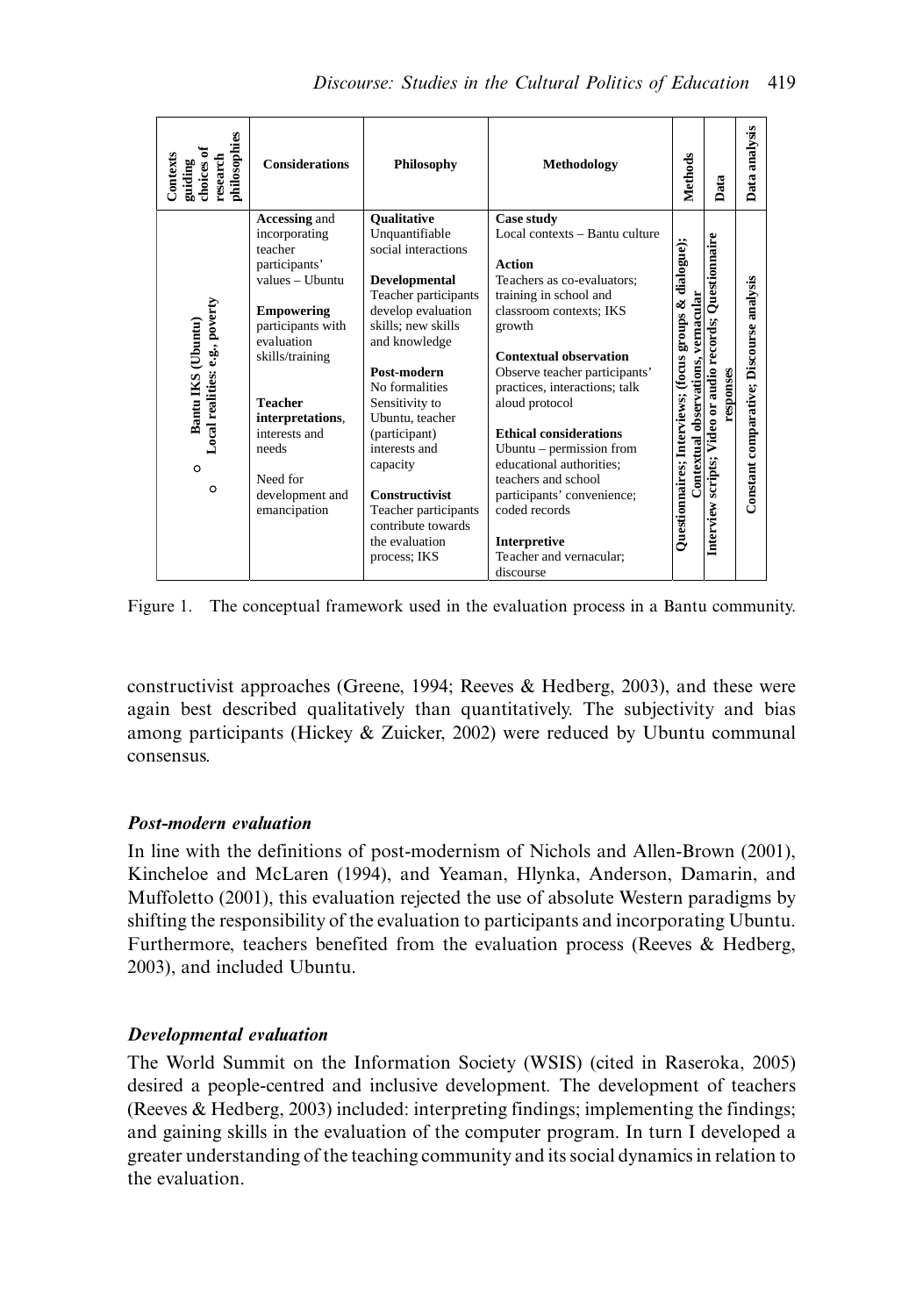## 420 J.W.F. Muwanga-Zake

## Constructivist evaluation

It is possibly true of every knowledge system, including Ubuntu, that people naturally confirm or form new constructs from interpreting experiences (Cobern, 1996; Wilson, 1995). Participants were partners in constructing their development and in designing the evaluation scheme (Willis, 2000; Winn, 1997) in a way outlined by Cennamo, Abell, and Chung (as cited in Willis, 2000), who advise for 'client-centred negotiations that nurture reflexivity and questions rather than asking them to complete tasks'. For example, some started by practising computer skills, whilst computer-literate teachers focused on the pedagogical value of the computer program. Each teacher designed the implementation of the computer program in the classroom practice according to local realities in the school. Hence, the evaluation procedures suited Mkabela's (2005, p. 179) 'Afrocentric' suggestion of participants being subjects and human agents (Bantu) as opposed to objects or simply 'data' or informants 'in the Eurocentric frame of reference'.

The second way and specifically Ubuntu-related, was Social Constructivism, which, according to Gergen (1985, p. 266),

views discourse about the world as an artefact of communal interchange, and is concerned with explicating the processes by which people come to describe, explain, or otherwise account for the world (including themselves).

Ubuntu as a philosophy meant that teachers collaborated in the evaluations between themselves even though they each had developed unique ways of using the computer program.

## Methodology (evaluation processes)

I used three tenets of Ubuntu, which were in accord with traditional Western evaluation methodology: (1) a respect for others; (2) an agreement on criteria; and (3) dialogue or 'mutual exposure' of beliefs. In Figure 1, methodologies as understood from Crotty (1998) that were compatible with the three tenets of Ubuntu briefly explained below included: ethical considerations, action evaluation, interpretative approaches, case study, and discourse analysis.

Through Ubuntu, I communicated, and agreed on methodology through dialogue with the teachers. This dialogue was easier because I, the facilitator, was a Muntu. That is, a non-Muntu facilitator would have to transform into a Muntu (Mkabela, 2005, p. 179), from 'solitary to solidarity, and from independence to interdependence' (Louw, 2004), with the Bantu community. Becoming a Muntu is a methodology involving submitting one self to Ubuntu. The Ubuntu-becoming process would require 'cultural and social immersion as opposed to scientific distance ... to understand African phenomena' (Mkabela, 2005, p. 179). For example, it was Ubuntu to share my family history, clan, and totem, which made participants more at ease with me because then they 'knew' me. The depth of knowing me determined the quality and quantity of local knowledge I gained access to. Fortunately, a Muntu perception of the other is not fixed or rigidly closed, but is adjustable or open-ended and allows the other to be (Louw, 2004). Thus, a non-Muntu would also be able to become a Muntu.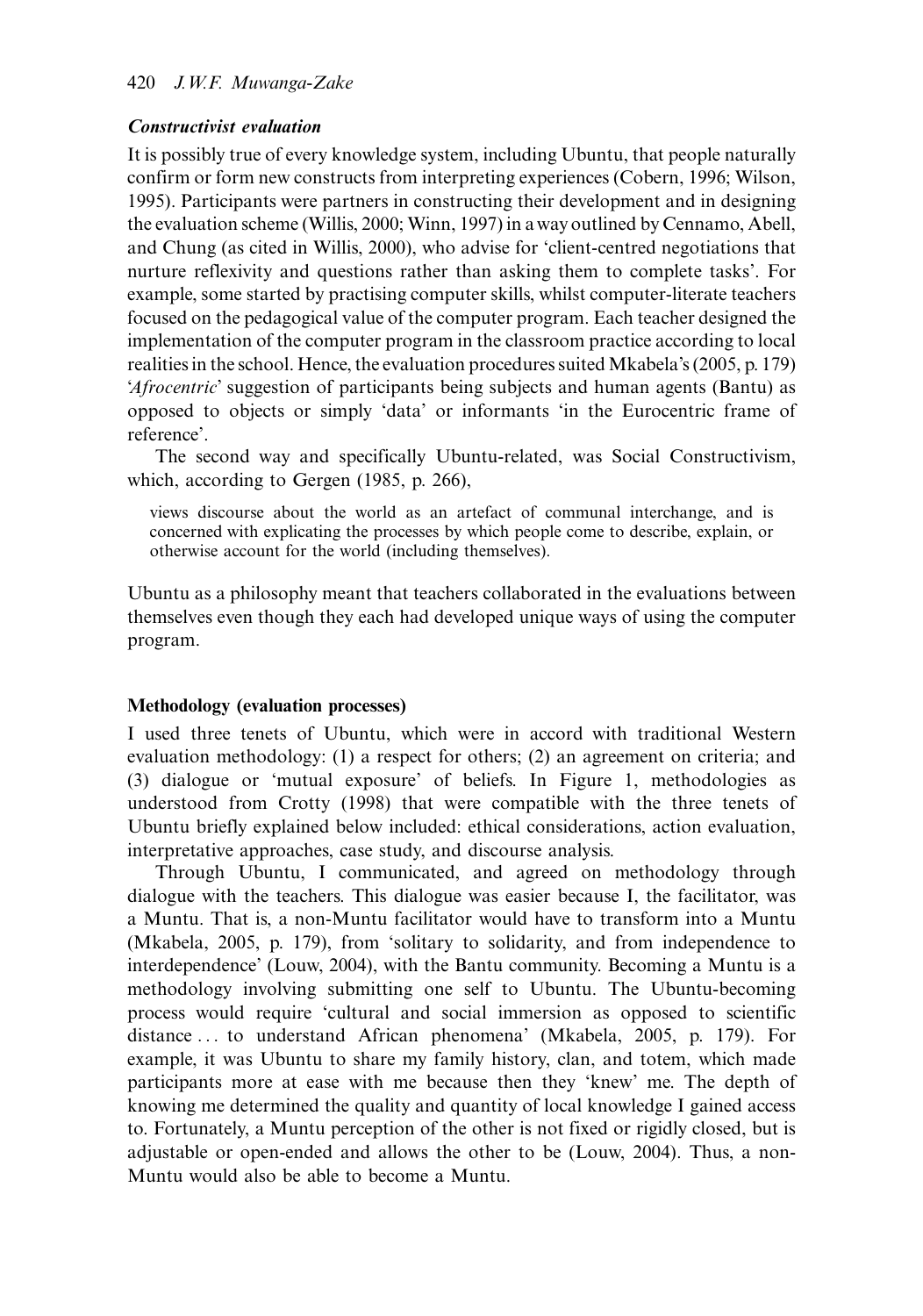It was an ethical requirement that teachers demanded assurance that I had obtained permission from the education authorities to conduct evaluation (Merriam, 1998), but also an Ubuntu obligation to acknowledge the elderly, spiritual leaders, chiefs, and other forms of leadership around the schools, including those who were not participants. Additionally, in view of oneness in Ubuntu, seeking approval from elders and royalty increased the teachers' participation as their local leadership blessed the evaluation. Asking for willing teacher volunteers (Cates & Goodling, 1997) and how much exposure they wished to give (Mkabela, 2005) reduced tensions and improved power relations between participants and me.

Decolonising research considers the dissemination of research outcomes as a collaboration that acknowledges the contribution of Indigenous peoples and, most importantly, informs them of the methods of dissemination (Prior, 2006). Thus, Ubuntu ethics included clearly identifying participants' contributions to outcomes, sharing, analysing and discussing the findings with the teachers, declaring fully my intentions in conducting the evaluation, clarifying the participants' and my actions, needs, and benefits. Results were therefore idiosyncratic, constructivist and interpretive. In the words of Harding (cited in Mkabela, 2005, p. 180), I avoided invisibility, anonymity, and authority, against the popular 'scientific' reporting of data in the passive, devoid of the human element, as if I had no influence upon the proceedings and results.

It was ethical, albeit an Action Evaluation, in that participants were allowed to develop evaluation skills in their schools (Stevenson, 1995), and a case evaluation in the uniqueness of Bantu as a group and of Ubuntu, as well as translations into vernacular of some of the terminologies, procedures and questions (Hitchcock  $\&$ Hughes, 1995; Neuman, 1997).

Prior (2006, p. 165) notes that decolonising research is not simply giving a 'voice' to participants, but evokes discourse through a process, which 'develops meaning or ''truth'' through a relationship of trust, reciprocity and co-operatively evolved methods of research that remain true to the context' in harmony with the cultural values and epistemology of the Indigenous peoples. This case evaluation considered that Bantu communicate through discourses that might be unique, and hence require the discourse analysis of Ubuntu  $-i.e.,$  attitudes, gestures, glances, thoughts, values, and emotions such as the way they greet a facilitator (Foucault, in Mphahlele, 1996). These discourses were measures of acceptance that seriously relate to the validity of findings. For example, serving me with tea could be an indication of complete acceptance, and therefore revelations of authentic values teachers attached to the ICT program. Discourse analysis included understanding translations of questions and responses between vernacular and English since English was a second language in those Bantu communities. The recognition of community unity under a hierarchy additionally helped in making sure that individual responses were not compromised by community opinions. For example, teachers tended to use 'we' instead of 'I'.

### **Methods**

Although vernacular was not recognised in scholarly communication (Raseroka, 2005), it conveyed more accurately participants' understanding of the evaluation process and its outcomes.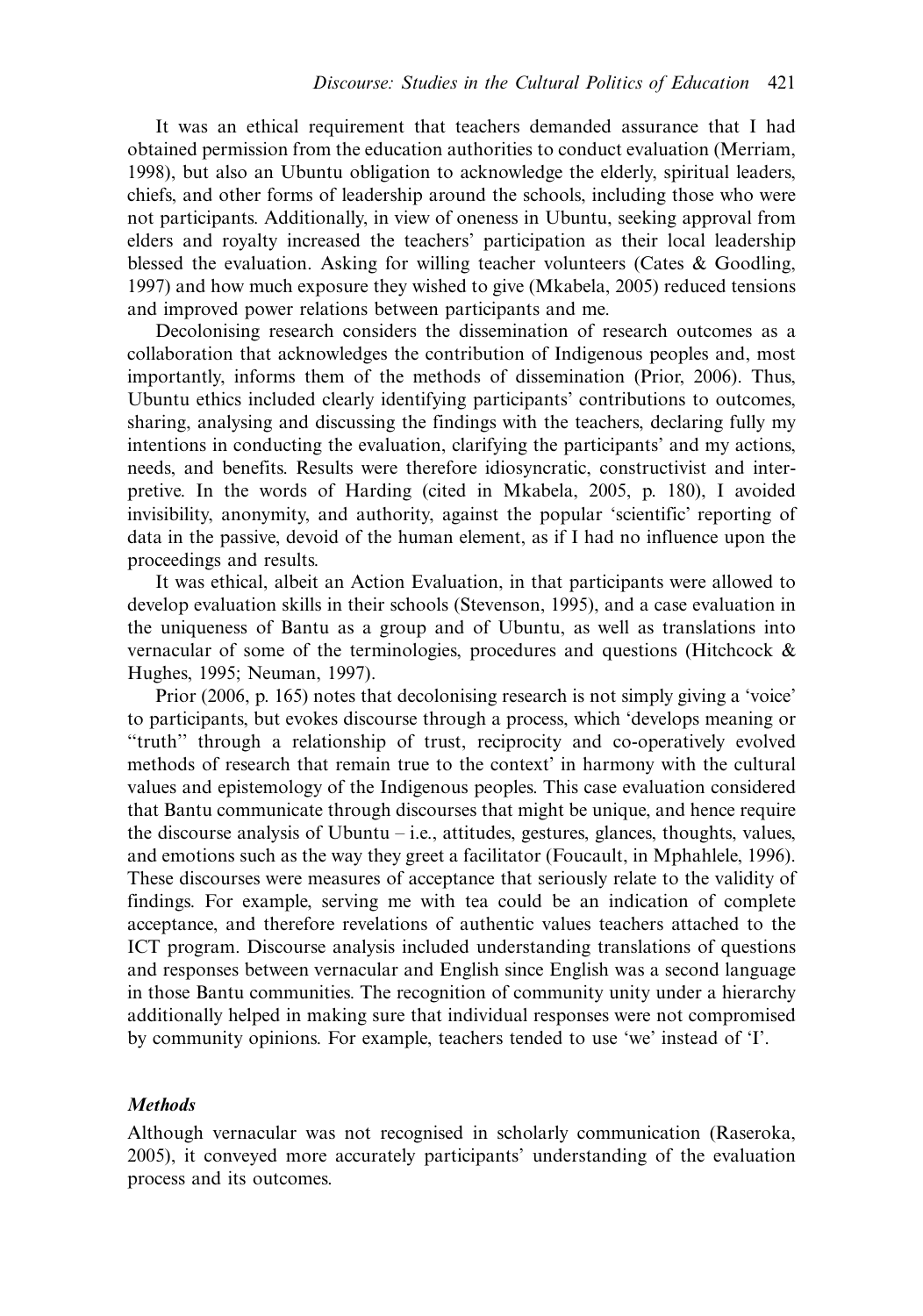It is in the realm of Ubuntu to concur within a community before committing themselves to responses in a manner similar to Social Constructivism. Thus, focus groups or socialising between participants and myself were more appreciated than individuals interacting with me in line with Broodryk's (2006) notion of Ubuntu inclusivity. In this regard, Ubuntu bears similarity to the Western management practice of teamwork where everyone brings something the team needs and the team defines a common goal.

Data were analysed from an idiosyncratic constructivist and interpretive approach, with clear revelation of my deeds (Gay & Airasian, 2000) and interests, besides those of participants within the framework of discourse analysis. Then we used a constant comparative method to analyse some of the participants' statements to determine recurring themes and patterns in participants'responses as suggested by Maykut and Morehouse (1994), Hitchcock and Hughes (1995), and Denscombe (1998).

#### Problems in Ubuntu

Anonymity has often been factored out through Ubuntu communalism. Hence, Ubuntu could have easily derailed the evaluation into useless collectivism or communalism, in order to achieve solidarity. Additionally, communalism can be very endless, lengthy and expensive. An individual could be isolated and be labelled as an 'informant' if s/he sticks to an opinion that differs from a community view. This is because to agree is more important than to disagree; conformity is cherished if conflict can be avoided. Additionally, Olinger, Britz, and Olivier (2005, p. 6) note that Ubuntu:

is sustainable at a local village level, but is difficult to exercise beyond the boundaries of everyday relationships. Individuals have a limited capacity to relate to other people in terms of sheer numbers of relationships, and since relationships are a cornerstone to Ubuntu, the practice of Ubuntu occurs primarily within the boundaries of the individual's primary relationships.

Therefore, evaluations done in one community might not be valid in another community and might not be generalised in the whole country. This implies that every community would require its own evaluations, which is an expensive and difficult task.

#### Suggestions for practice

There are of course likely to be tensions between the demands for 'internationally' recognised paradigms and Ubuntu. However, this evaluation showed possibilities of building bridges between global paradigms and Ubuntu, in concert with Eisenhart and Howe's (1992) and Heron's (1996) advice about the need for clarity about the grounds of validity and on the extent to which those validities have been reached. Fundamentally, Ubuntu should be the benchmark for evaluations among Bantu in line with Bhola's (2002) advice for accessing feelings about knowledge from the indigenous community in consideration of the following.

An innovation, and process such as a research or evaluation should be incorporated into the potential users' value system in contrast to the usual imposition (LeCompte et al., 1993; Prior, 2006). Among Bantu, this implies making sure that the framework of an evaluation framework fits Ubuntu. For example,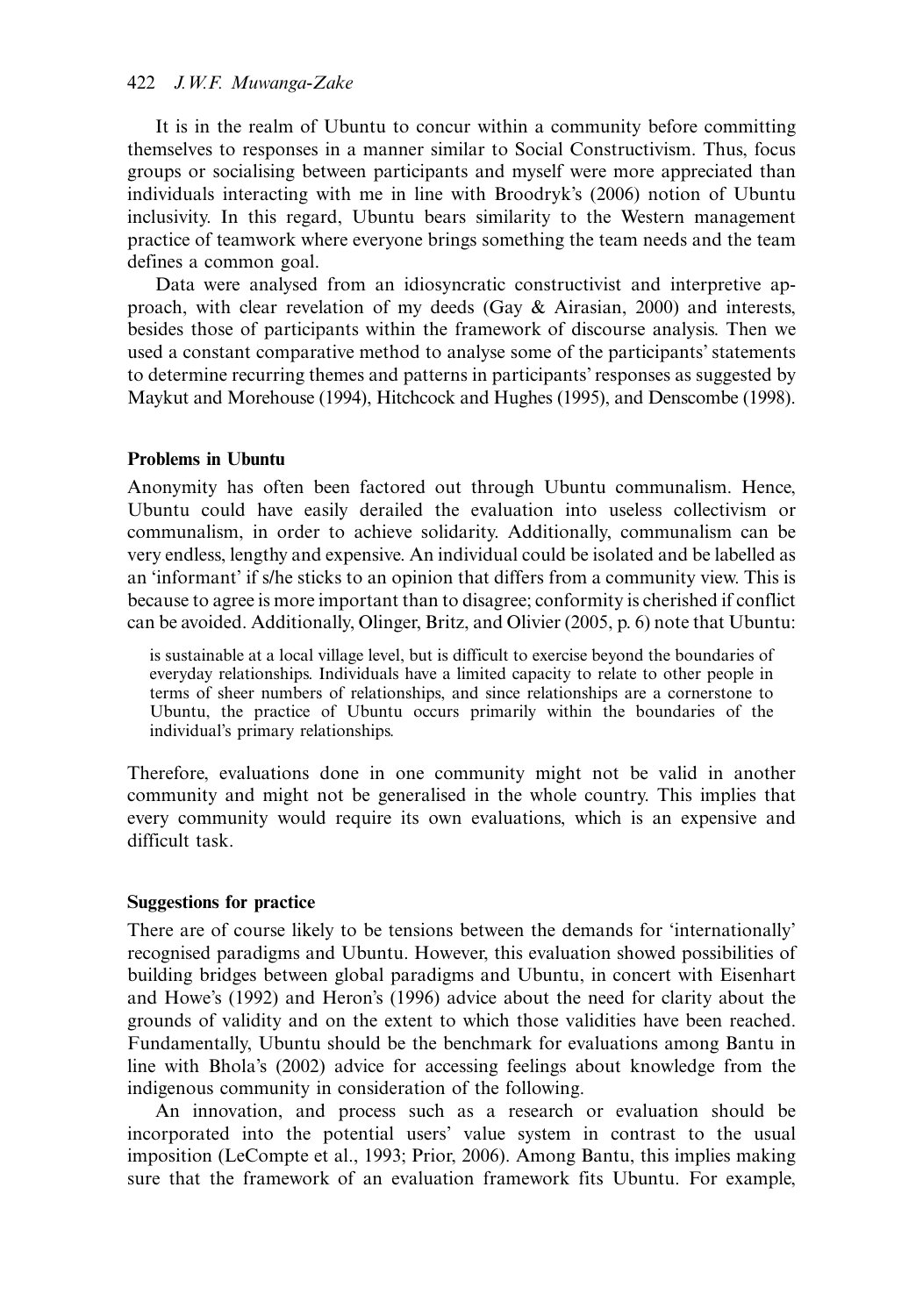Bantu IKS is communal such that it is important and ethical to make sure that the whole community (not a selected individual) understands and views an evaluator's aims in light of how an innovation fits and helps the community.

This implies that Bantu have to be empowered in the process of the project. Since according to LeCompte et al. (1993) and Greene (1994) the questions and values that are addressed and promoted are important in determining the framework and methodology, the evaluation processes and outcomes ought to be beneficial and should contribute towards the social transformation through Bantu participation. It is likely that people would be enthusiastic about a project if they benefit from that project (Muwanga-Zake, 2007). Among Bantu, the evaluation and empowerment are Ubuntu driven. Bantu IKS plays a role since it provides the foundations upon which benefits and further development can be made.

Adopting Ubuntu in the process of evaluation improves validity as the fit between evaluation questions, data collection procedures, analysis techniques, and data required (Eisenhart & Howe, 1992; Hitchcock & Hughes, 1995) increases. Hence one has to make sure that Bantu participants understand the project (Reeves & Hedberg, 2003), within the framework of Bantu IKS and Ubuntu. This, for example, implies formulating questions that do not violate their Ubuntu. Embarrassing questions are likely to attract wrong answers, to the extent that researchers wrongly concluded that Bantu do not talk about  $sex$  – they do, but only with people Ubuntu assigns for that. Additionally, language problems sometimes require an evaluator to include translation into a local Bantu language and to construct questionnaires as well as analyse responses together with participants  $-$  this is Ubuntu, which in Western IKS could be interpreted as social constructivism.

Valid processes, responses and useful outcomes require clear revelations of the voice and interpretations of the participants, besides the researcher's interpretations of the participants' voice (Prior, 2006). Bantu views, however 'uneducated' they might look, are relevant. LeCompte et al.  $(1993, pp. 315-316)$  emphasise this view 'kinds and degrees of truth are held ... differentially for different audiences and constituencies'. That is, the epistemological position that the participants' realities are paramount, and therefore, the ontological position that knowledge is primarily subjective to the holder and secondarily objective only when the subjectivities lead to an agreed meaning, should be considered. This is fortunately a tenet of Ubuntu.

#### Conclusion

The experience of conducting this evaluation showed that introducing a project into Bantu communities is not a matter of explaining a few things to participants or inviting Bantu to workshops in remote centres. Every project among Bantu requires collaboration and therefore Ubuntu, with unequivocal recognition of the culture and needs of the community. The values Bantu attach to the project or alternatively the extent to which the project solves their problems plays a role, but communities should not be 'pushed'to adopt projects in recognition of Ubuntu. A push would gainsay the interpretative, developmental, and constructivist frameworks, and Ubuntu courtesy and negotiation cannot be hastened. The Ubuntu–Western participative paradigm provides a platform for Bantu to be part of an implementable and sustainable development.

The challenge is building bridges between Ubuntu and Western participative paradigms that are short but which capture all the relevant inputs from stakeholders.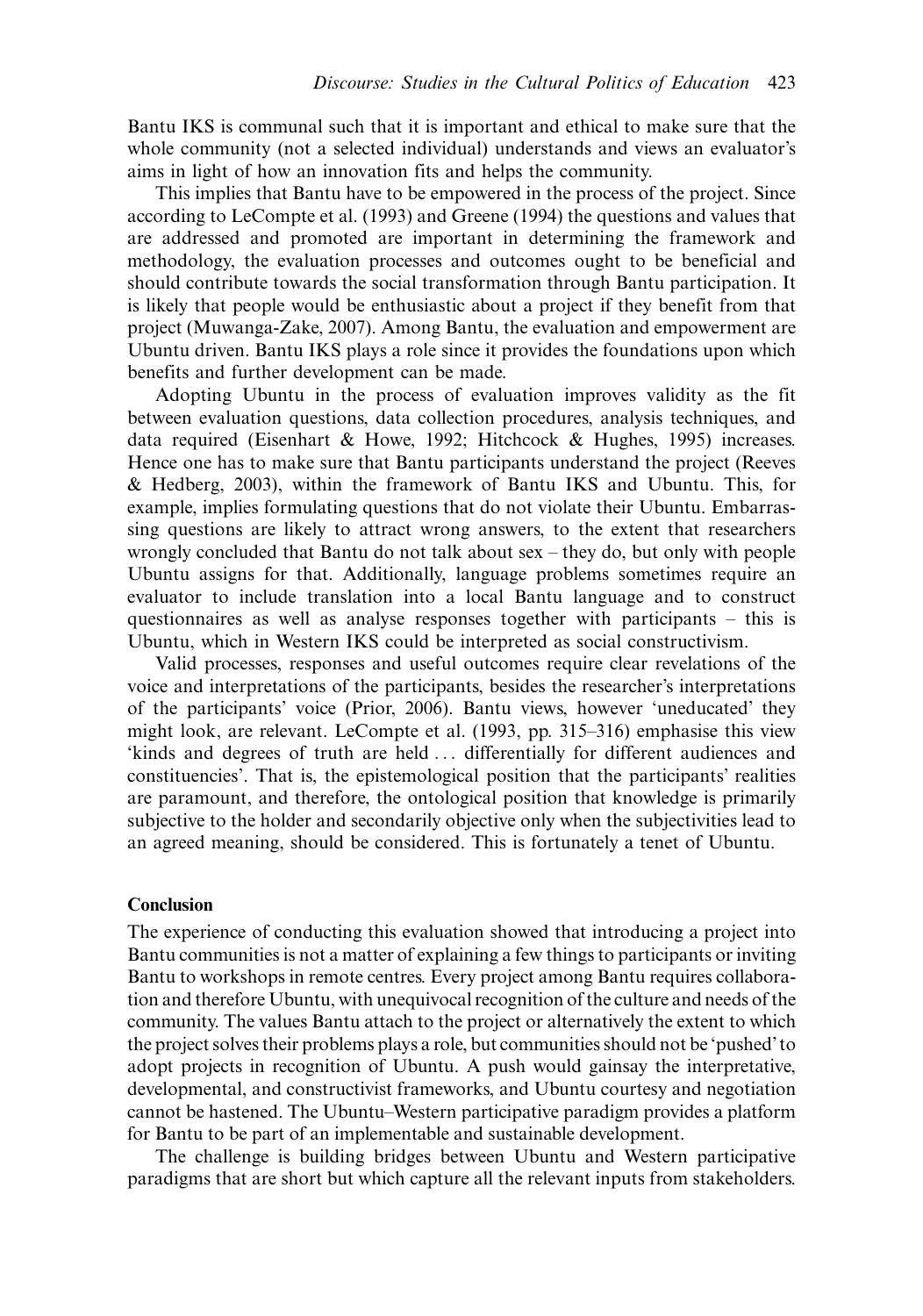This building includes, *inter alia*, understanding the social, historical and economic situation of Bantu participants, while improving participants' understanding of Western paradigms.

#### **References**

Bhabha, H.K. (1994). The location of culture. London: Routledge.

- Bhola, H.S. (2002). Reclaiming old heritage for proclaiming future history: The knowledgefor-development debate in African contexts. Africa Today, 49(3), 3–21.
- Brenton, D., & Largent, C. (2000, April 20). The paradigm web. Retrieved March 31, 2009, from<http://www.trufax.org/paradigm/paradigm/welcome.html>
- Broodryk, J. (2006). Ubuntu African life coping skills: Theory and practice. Retrieved June 12, 2007, from [http://www.topkinisis.com/conference/CCEAM/wib/index/outline/PDF/](http://www.topkinisis.com/conference/CCEAM/wib/index/outline/PDF/BROODRYK%20Johann.pdf) [BROODRYK%20Johann.pdf](http://www.topkinisis.com/conference/CCEAM/wib/index/outline/PDF/BROODRYK%20Johann.pdf)
- Cates, W.M., & Goodling, S.C. (1997). The relative effectiveness of learning options in multimedia computer-based fifth-grade spelling instruction. Education Technology Research and Development,  $45(2)$ ,  $27-46$ .
- Cobern, W.W. (1996). Constructivism and non-western science education research. International Journal of Science Education, 18, 295-310.
- Cosijn, E., Pirkola, A., Bothma, T., & Järvelin, K. (2002). Information access in indigenous languages: A case study in Zulu. In H. Bruce, R. Fidel, P. Ingwersen, & P. Vakkari (Eds.), Emerging frameworks and methods. Proceedings of the Fourth International Conference on Conceptions of Library and Information Science (CoLIS 4), July 21-25, 2002, Seattle, USA (pp. 221238). Retrieved March 28, 2009, from [http://www.info.uta.fi/tutkimus/fire/archive/](http://www.info.uta.fi/tutkimus/fire/archive/CPBJ-Zulu.pdf) [CPBJ-Zulu.pdf](http://www.info.uta.fi/tutkimus/fire/archive/CPBJ-Zulu.pdf)
- Crotty, M. (1998). The foundations of social research. London: Sage.
- Denscombe, M. (1998). The good research guide for small-scale social research projects. Buckingham, UK: Open University Press.
- Ditton, M. (2007). Intercultural qualitative research and Ph.D. students. Intercultural Education,  $18(1)$ ,  $41-52$ .
- Du Plessis, H., & Raza, G. (2002, December). Linking indigenous knowledge with attitudes towards science among artisans in India and South Africa  $- A$  collaborative cross-cultural project. Paper presented at the Foundation of Education, Science and Technology 7th International Conference on Public Communication of S&T Conference. Retrieved June 12, 2007, from<http://ma.caudillweb.com/documents/bridging/papers/duplessis.hester.pdf>
- Eisenhart, M., & Borko, H. (1993). Designing classroom research. Themes, issues, and struggles. Boston: Allyn and Bacon.
- Eisenhart, M.A., & Howe, K.R. (1992). Validity in educational research. In M.D. Le Compte, W.L. Millroy & J. Preissle (Eds.), The handbook of qualitative research in education (pp.  $643-$ 680). New York: Academic Press.
- Evans, M.A., & Powell, A. (2007). Conceptual and practical issues related to the design for and sustainability of communities of practice: The case of e-portfolio use in preservice teacher training [Electronic version]. TechnologyPedagogy and Education, 16(2), 199-214.
- Fanon, F. (1970). *Black skin, white masks*. St Albans, UK: Paladin.
- Forster, D. (2006). Identity in relationship: The ethics of Ubuntu as an answer to the impasse of individual consciousness. Pretoria, South Africa: UNISA. Retrieved June 12, 2007, from <http://www.spirituality.org.za/files/ubuntu%20and%20identity%20D%20Forster%202006.doc>
- Gay, L.R., & Airasian, P. (2000). Educational research: Competencies for analysis and application (6th ed). Columbus, OH: Merrill.
- Gay, L.R., Mills, G.E., & Airasian, P. (2006). Educational research: Competencies for analysis and applications (8th ed.). Upper Saddle River, NJ: Pearson; Merrill Prentice Hall.
- Gergen, K.J. (1985). The social constructionist movement in modern psychology. American  $Psychologist, 40, 226–275.$
- Greene, J.C. (1994). Qualitative program evaluation: Practice and promise. In N.K. Denzin & Y.S. Lincoln (Eds.), *Handbook of qualitative research* (pp. 531–542). London: Sage.
- Heron, J. (1996). Co-operative inquiry: Research into the human condition. London: Sage.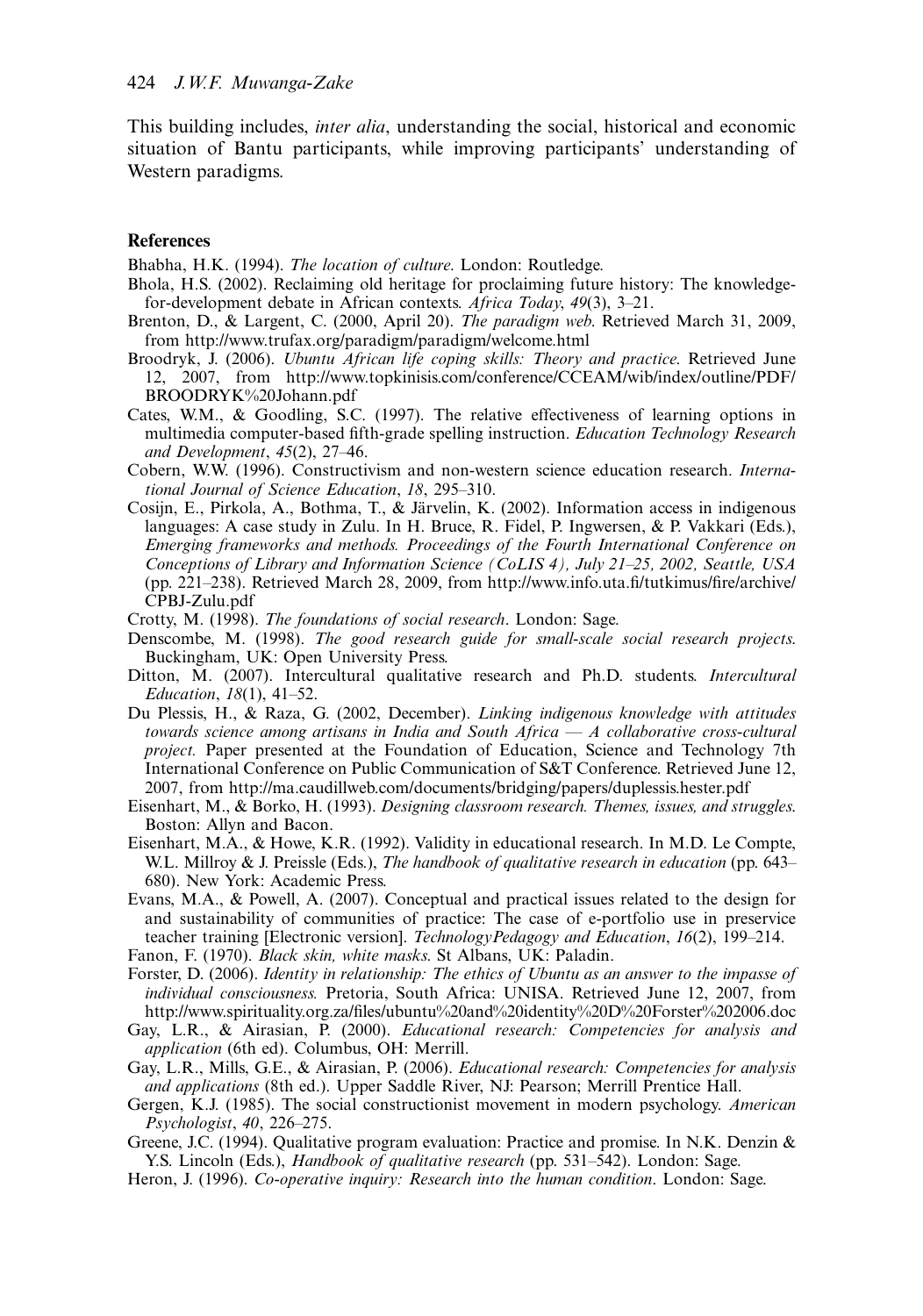- Hickey, D.T., & Zuicker, S.J. (2002). A new perspective for evaluating innovative science programmes. Science Education, 87, 539-563.
- Hitchcock, G., & Hughes, D. (1995). Research and the teacher: A qualitative introduction to school-based research (2nd ed.). London: Routledge.
- Jefferies, P., Carsten-Stahl, B., & McRobb, S. (2007). Exploring the relationships between pedagogy, ethics and technology: Building a framework for strategy development [Electronic version]. Technology Pedagogy and Education, 16(1), 111-126.
- Kawooya, D. (2006, August). Copyright, indigenous knowledge and Africa's university libraries: The case of Uganda. Paper presented at the World Library and Information Congress: 72nd IFLA General Conference and Council, Seoul, Korea. Retrieved June 12, 2007, from [http://](http://www.ifla.org/IV/ifla72/papers/116-Kawooya-en.pdf) [www.ifla.org/IV/ifla72/papers/116-Kawooya-en.pdf](http://www.ifla.org/IV/ifla72/papers/116-Kawooya-en.pdf)
- Ki-Zerbo, J. (1989). African linguistic classification and the language map of Africa. In J. Ki-Zerbo (Ed.), General history of Africa, I. Methodology and African prehistory (abridged ed., pp. 113-121). London: James Currey with UNESCO.
- Kincheloe, J.L., & McLaren, P.L. (1994). Rethinking critical theory and qualitative research. In N.K. Denzin & Y.S. Lincoln (Eds.), Handbook of qualitative research (pp.  $118-137$ ). Thousand Oaks, CA: Sage.
- Lather, P. (1991). Getting smart: Feminist research and pedagogy with/in the postmodern. New York: Routledge.
- Leach, M., & Fairhead, J. (2002). Manners of contestation: 'Citizen science' and 'indigenous knowledge' in West Africa and the Caribbean. International Social Science Journal, 54, 299311.
- LeCompte, M.D., Preissle, J., & with Tesch, R. (1993). Ethnography and qualitative design in educational research (2nd ed). San Diego, CA: Academic Press.
- Lincoln, Y.S., & Denzin, N.K. (1994). The fifth moment. In N.K. Denzin & Y.S. Lincoln (Eds.), Handbook of qualitative research (pp.  $118-137$ ). Thousand Oaks, CA: Sage.
- Louw, D.J. (2004). Ubuntu: An African assessment of the religious other. *Philosophy in Africa.* Retrieved August 10, 2008, from<http://www.bu.edu/wcp/Papers/Afri/AfriLouw.htm>
- Lwango-Lunyiigo, S. & Vansina, J. (1992). The Bantu-speaking peoples and their expansion. In I. Hrbek (Ed.), General history of Africa, III. Africa from the seventh to the eleventh country (abridged ed., pp. 75–88). London: James Currey; Paris: UNESCO.
- Mammo, T. (1999). The paradox of Africa's poverty: The role of indigenous knowledge, traditional practices and local institutions—The case of Ethiopia. Lawrenceville, NJ: Red Sea Press.
- Maykut, P., & Morehouse, R. (1994). Beginning qualitative research: A philosophical and practical guide. London: The Falmer Press.
- Mbow, A.M. (1992). Preface. In I. Hrbek (Ed.), General history of Africa, III. Africa from the seventh to the eleventh country (abridged ed., pp. vii-xi). London: James Currey; Paris: UNESCO.
- Merriam, S.B. (1998). Qualitative research and case study applications in education. Revised and expanded from case study research. San Francisco: Jossey-Bass.
- Mkabela, Q. (2005). Using the Afrocentric method in researching indigenous African culture. The Qualitative Report,  $10(1)$ , 178–189. Retrieved December 6, 2007, from [http://](http://www.nova.edu/ssss/QR/QR10-1/mkabela.pdf) [www.nova.edu/ssss/QR/QR10-1/mkabela.pdf](http://www.nova.edu/ssss/QR/QR10-1/mkabela.pdf)
- Mphahlele, M.K. (1996). Supervision of science education research: Critique of the discourse. Proceedings of the Fourth Annual Meeting, 25–28 January. South African Association for Research in Mathematics and Science Education, 236-249.
- Mtuze, P.T. (1999). Hidden presences in the spirituality of the Amaxhosa of the Eastern Cape and the impact of Christianity on them. Unpublished thesis, Rhodes University, South Africa.
- Murithi, T. (June, 2006). Practical peacemaking wisdom from Africa: Reflections on Ubuntu. The Journal of Pan African Studies, 1(4). Available in booklet form and from [http://](http://www.encyclopedia.com/doc/1P3-1124823841.html) [www.encyclopedia.com/doc/1P3-1124823841.html](http://www.encyclopedia.com/doc/1P3-1124823841.html)
- Muwanga-Zake, J.W.F. (2007). Introducing educational computer programmes through evaluation: A case in South African disadvantaged schools. International Journal of Education and Development using Information and Communication Technology (IJEDICT),  $3(3)$ ,  $30-48$ .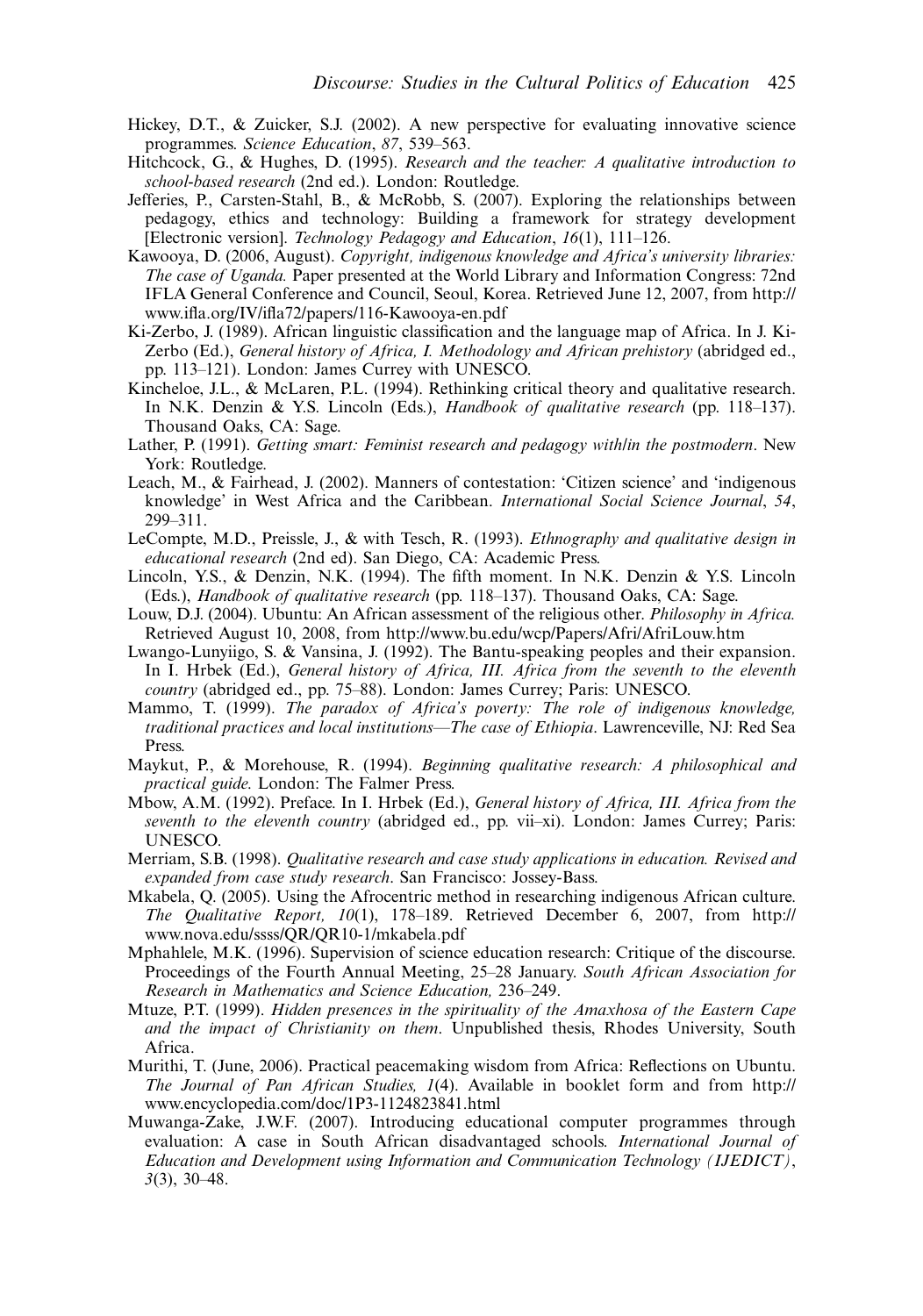- Myers, M.D. (2000). Qualitative research in information systems. Retrieved May 21, 2000, from<wysiwyg://3/http://www.Auckland.ac.nz/miss/isworld/index.htm>
- Neuman, W.L. (1997). Social research methods: Qualitative and quantitative approaches (3rd ed.). London: Allyn and Bacon.
- Nichols, R.G., & Allen-Brown, V. (2001). Critical theory and educational technology: Handbook of research for educational communications and technology. Mahwah, NJ: Lawrence Erlbaum Associates.
- Ogunniyi, M.B. (1996). Science, technology and mathematics: The problem of developing critical human capital in Africa. *International Journal of Science Education, 18, 267–284.*
- Olinger, H.N., Britz, J.J., & Olivier, M.S. (2005). Western privacy and Ubuntu Influences in the forthcoming data privacy bill. In P. Brey, F. Grodzinsky, & L. Introna (Eds.), Ethics of new information technology – Proceedings of the Sixth International Conference of Computer Ethics: Philosophical Enquiry (CEPE2005) (pp. 291–306). Enschede, The Netherlands. Retrieved August 10, 2008, from<http://www.mo.co.za/abstract/ubuntu.htm>
- Pedro, H.K., Enrique, H.S., Ernesto, L.M., & Lucio, R.F. (2004, October). Technology in schools: Education, ICT and the knowledge society. Retrieved June 23, 2007, from [http://](http://www1.worldbank.org/education/pdf/ICT_report_oct04a.pdf) [www1.worldbank.org/education/pdf/ICT\\_report\\_oct04a.pdf](http://www1.worldbank.org/education/pdf/ICT_report_oct04a.pdf)
- Pinkus, J. (1996). Foucault. Retrieved April 14, 2001, from [http://www.massey.ac.nz/](http://www.massey.ac.nz/∼ALock/theory/foucault.htm) $\sim$ [ALock/](http://www.massey.ac.nz/∼ALock/theory/foucault.htm) [theory/foucault.htm](http://www.massey.ac.nz/∼ALock/theory/foucault.htm)
- Prior, D. (2006). Decolonising research: A shift toward reconciliation. *Nursing Inquiry*, 14(2),  $162 - 168.$
- Raseroka, K. (2005). Africa to Africa: Building its knowledge community. Speech by President of the International Federation of Library Associations and Institutions (IFLA) to AEGIS, Africa-Europe Group for Interdisciplinary Studies European Conference of African Studies, at the School of Oriental and African Studies and the Institute of Commonwealth Studies, London, June 29 to July 3. Retrieved March 31, 2009, from [www.aegis-eu.org/](www.aegis-eu.org/archive/ecas2005/KayAEGISLondon%20final%20version.doc) [archive/ecas2005/KayAEGISLondon%20final%20version.doc](www.aegis-eu.org/archive/ecas2005/KayAEGISLondon%20final%20version.doc)
- Reeves, L.P., & Hedberg, J.G. (2003). Interactive learning systems evaluation. Englewood Cliffs, NJ: Prentice Hall.
- Robbotom, I., & Hart, P. (1993). Towards a meta-research agenda in science and environmental education. International Journal of Science Education, 15, 591-605.
- Savenye, W.C., & Robinson, R.S. (2001). Qualitative research issues and methods: An introduction for educational technologists. In D.H. Jonassen (Ed.), Handbook of research for educational communications and technology (pp.  $1171-1195$ ). Mahwah, NJ: Lawrence Erlbaum Associates.
- Scidev. (2002). Indigenous knowledge. Retrieved February 6, 2007, from [http://www.scidev.net/](http://www.scidev.net/dossiers/index.cfm?fuseaction=dossierfulltext&Dossier=7) [dossiers/index.cfm?fuseaction](http://www.scidev.net/dossiers/index.cfm?fuseaction=dossierfulltext&Dossier=7)=[dossierfulltext&Dossier](http://www.scidev.net/dossiers/index.cfm?fuseaction=dossierfulltext&Dossier=7)=[7](http://www.scidev.net/dossiers/index.cfm?fuseaction=dossierfulltext&Dossier=7)
- Stevenson, R.B. (1995). Action research and supportive school contexts: Exploring the possibilities for transformation. In S.E. Noffke & R.B. Stevenson (Eds.), Educational action research: Becoming practically critical (pp. 197-209). New York: Teachers College Press.
- Tutu, D. (2004). God has a dream: A vision of hope for our time. New York: Doubleday.
- Wells, R., & Wells, S. (2007). Challenges and opportunities in ICT educational development: A Ugandan case study. International Journal of Education and Development Using ICT, 3(2), 100-108. Retrieved March 10, 2008, from [http://ijedict.dec.uwi.edu/viewissue.php?id](http://ijedict.dec.uwi.edu/viewissue.php?id=12)=[12](http://ijedict.dec.uwi.edu/viewissue.php?id=12)
- Willis, J. (2000). The maturing of constructivist instructional design: Some basic principles that can guide practice. *Educational Technology*,  $40(1)$ , 5–16.
- Wilson, B.G. (1995). Metaphors for instruction: Why we talk about learning environments [Electronic version]. *Educational Technology*, 35(5), 25–30.
- Winn, W. (1997). The impact of three dimensional immersive virtual environments on modern pedagogy. Retrieved November 16, 2000, from [http://www.hitl.washington.edu/publications/](http://www.hitl.washington.edu/publications/r-97-15/) [r-97-15/](http://www.hitl.washington.edu/publications/r-97-15/)
- Yeaman, A.R.J., Hlynka, D., Anderson, J.H., Damarin, S.K., & Muffoletto, R. (2001). Postmodern and poststructural theory. In D.H. Jonassen (Ed.), Handbook of research for educational communications and technology (pp. 253–295). Mahwah, NJ: Lawrence Erlbaum Associates.